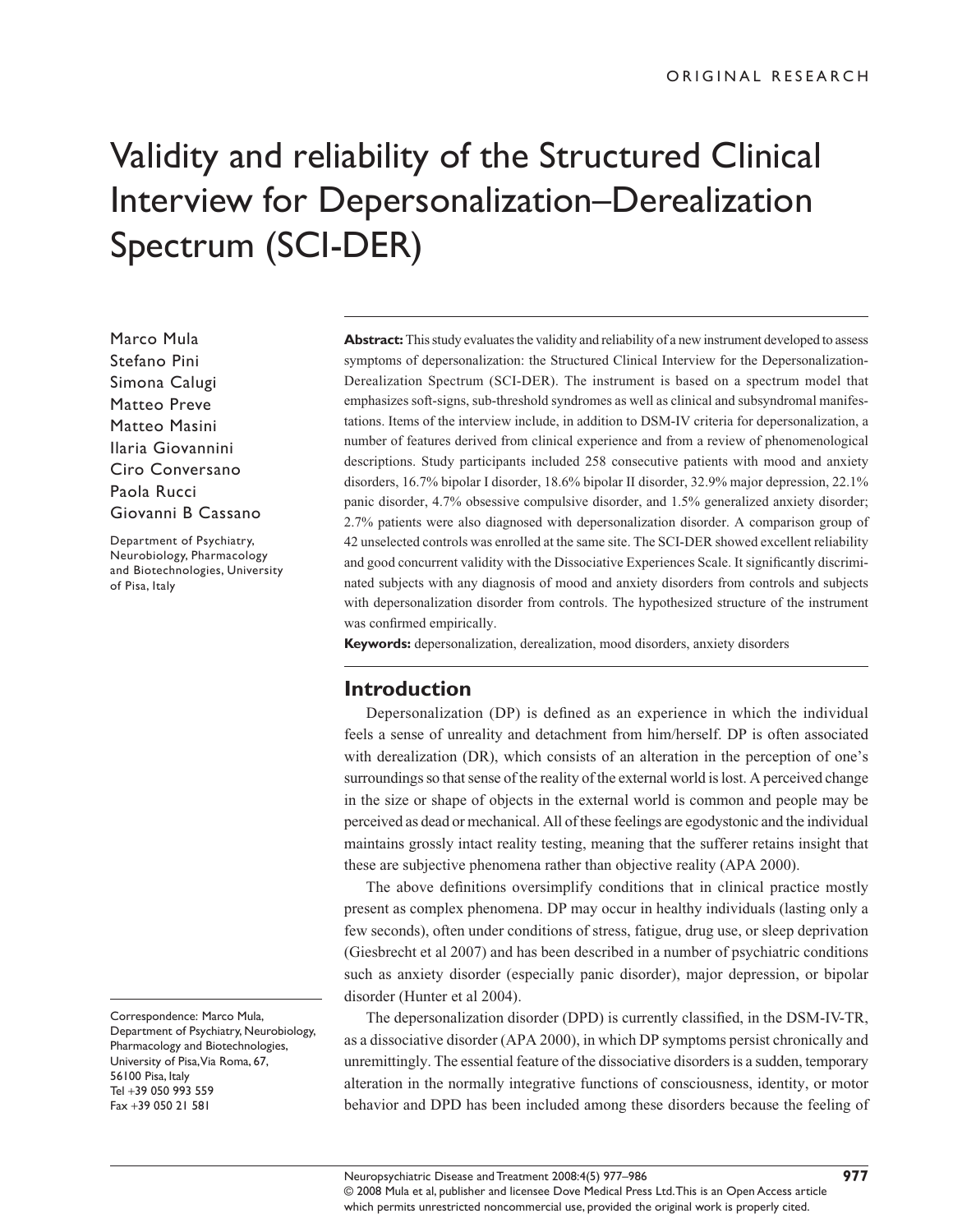one's own reality, an important component of identity, is lost. However, it is important to acknowledge that while this may be true for some of the other dissociative disorders (ie, amnesia, fugue, or dissociative identity disorder), this is not true for DPD, being extremely chronic and subject to little fluctuation. Moreover, according to DSM-IV-TR criteria, symptoms of DP, even if recurrent and causing significant distress, do not allow a diagnosis of DPD, if they are secondary to any other mental illness or neurologic disturbances such as epilepsy or migraine. Finally, most researchers endorse the view that, in addition to ineffable feelings of unreality, DP also includes emotional numbing, heightened self-observation, changes in body experience (with the sensation of being an outside observer of one's body, or parts of one's body), distortions in the experiencing of time and space, changes in the feeling of agency (with automaton or robot-like experiences, a sensation of lacking control of one's actions), feelings of having the mind empty of thoughts, memories and/or images, an inability to focus and sustain attention and various types of sensory anesthesia (Lewis 1931; Mayer-Gross 1935; Sierra and Berrios 1998; Sierra and Berrios 2001; Simeon 2004; Sierra et al 2005; Simeon et al 2007).

In order to accommodate all these different manifestations, that are not unique only to DPD, we postulated a DP spectrum model that emphasizes soft signs and lowgrade symptoms as well as a wide range of clinical and subsyndromical manifestations. Such a model may have important practical implications as we recently pointed out that DP symptoms may be of great value for prognosis and treatment of affective disorders (Mula et al 2007). This paper reports on the acceptability, validity and reliability of a new instrument to assess DP symptoms, the Structured Clinical Interview for Depersonalization-Derealization Spectrum (SCI-DER), in a mixed sample of patients with DPD, mood and anxiety disorders as compared to healthy controls.

#### **Methods**

#### Subjects

A consecutive sample of out-inpatients presenting for treatment at the Department of Psychiatry in Pisa, Italy, from September 2006 to September 2007 were invited to participate in the study. Eligible patients included new and continuing patients aged 18 years and over with affective disorders (mood and anxiety disorders) or depersonalization disorder (DPD). Exclusion criteria were severe medical illness, neurological diseases, or inability to participate because of the severity of psychiatric symptoms. Patients were compared with a sample

of unselected controls. Controls were university students and nonpsychiatric subjects.

The Ethics Committee of the Azienda Ospedaliera Universitaria of Pisa approved all recruitment and assessment procedures. Eligible subjects provided written informed consent after receiving a complete description of the study and having an opportunity to ask questions. Subjects were not paid for their participation.

#### **Instruments**

#### Diagnostic assessment

The diagnostic interview consisted of the administration of the Structured Clinical Interview for DSM-IV Axis-I disorders (SCID-I/P) (First et al 2002), the Dissociative Experiences Scale (DES) (Bernstein and Putnam 1986), the Body Sensation Questionnaire (Chambless et al 1984), and the SCI-DER. The diagnosis of DPD accorded to DSM-IV criteria. These assessments were conducted by psychiatrists and experienced nonphysician research clinicians who were trained in the use of the study instruments at the Department of Psychiatry of the University of Pisa.

#### Dissociative Experiences Scale

The DES is a lifetime 28-items self-rating questionnaire specifically developed as a screening instrument to identify subjects that are likely to have a dissociative disorder. DES showed to be valid with a good internal consistency and very good test-retest reliability (four weeks = 0.93; eight weeks  $= 0.90$ ; one year  $= 0.78$ ). Since its introduction, the DES has been used in hundreds of dissociation studies and different cut off scores have been proposed, 20 (Steinberg et al 1991), 25 (Draijer and Boon 1993), 30 (Carlson and Putnam 1993) (for a more detailed review see van Ijzendoorn and Schuengel 1996; Simeon et al 1998).

#### Body Sensation Questionnaire

The Body Sensations Questionnaire (BSQ) is a validated self-rating scale for the assessment of agoraphobic and panic symptoms. The instrument showed to be reliable and fared well on tests of discriminant and construct validity. This instrument was chosen to deal with views, occasionally expressed in the clinical literature, that DP may be related to anxiety (Roth 1959) and is frequently reported by patients with agoraphobia (Cassano et al 1989).

#### The Structured Clinical Interview for Derealization-Depersonalization Spectrum

The SCI-DER (see Appendix A) was developed at the Departments of Psychiatry, Neurobiology, Pharmacology,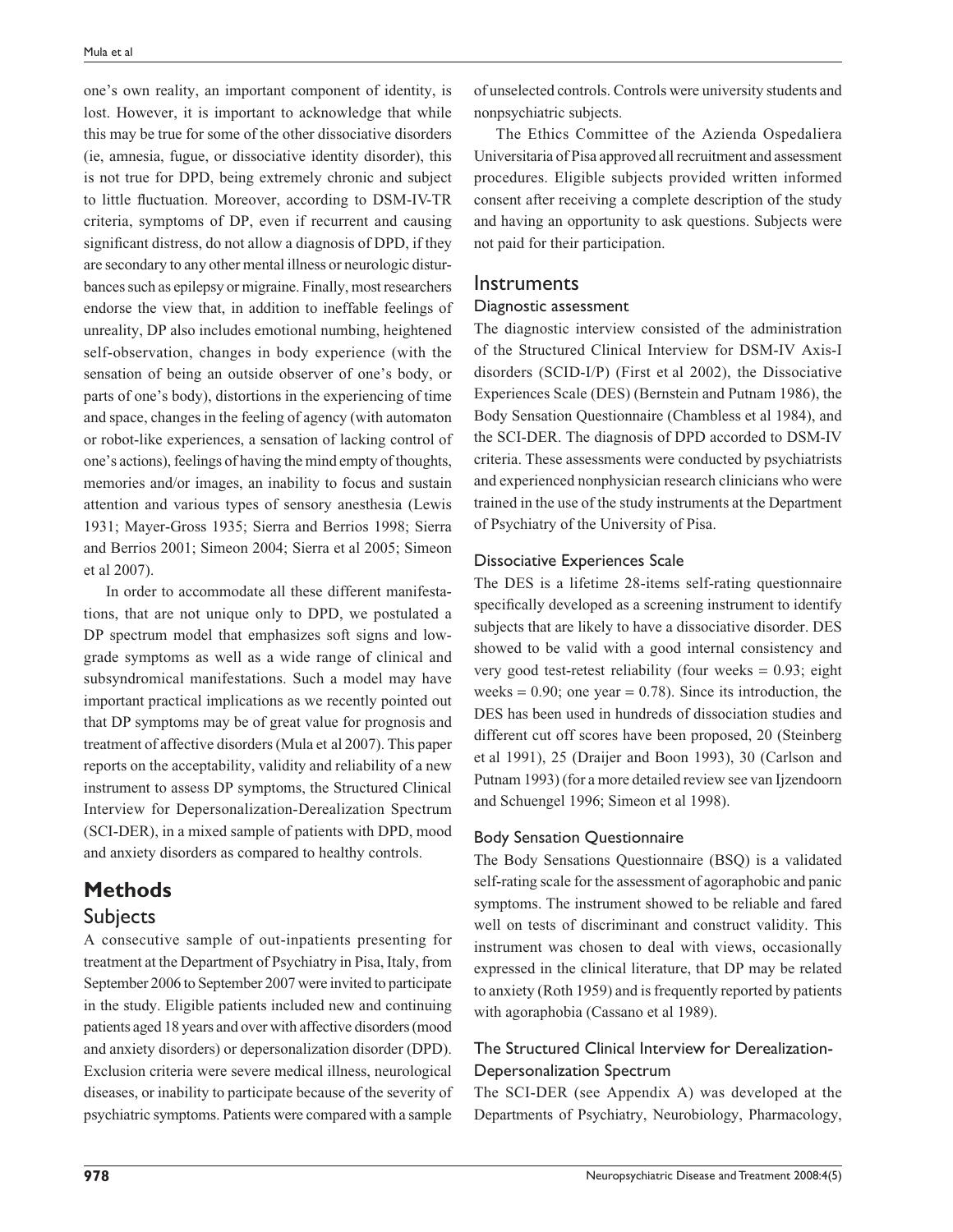and Biotechnologies of the University of Pisa by experienced psychiatrists. It includes 49 items exploring "presence" or "absence" of lifetime spontaneous symptoms of DP organized into four domains: (1) Derealization, (2) Somatopsychic depersonalization, (3) Autopsychic depersonalization, and (4) Affective depersonalization. Items responses are coded in a dichotomous way (yes/no) and total and domain scores are obtained by counting the number of positive answers. When DP symptoms occur during alcohol or drug intake, items are coded as negative. An initial version of the scale was piloted in patients with DPD and comments were also solicited from researchers with experience in scale construction. The information obtained guided the rephrasing of some questions.

The first domain, *Derealization*, encompasses all items referring to an altered experience of the external world, and corresponds to the DSM description of derealization. Such an experience is frequently described in terms of visual metaphors (eg, looking through the fog, a veil between you and the external world). The *Somatopsychic depersonalization* domain describes a variety of changes in body experience such as lack of body ownership feelings, feelings of disembodiment, which can range from a nonspecific feeling of not being in the body to out-of-body experiences and autoscopic hallucinations. Somatosensory distortions, usually affecting the size of body parts, or feeling very light, and lack of body sensations or various types of sensory anesthesia (eg, hunger, thirst, and pain) are also present. The *Autopsychic depersonalization* domain includes the unfamiliarity of the self in terms of sensation of being an outside observer of one's mental process, not being "in charge" of their own behavior or mental processes, the automaton-line experience and anomalous subjective recall (eg, the feeling that personal events happened long ago or had already happened, inability to evoke visual memories of people or places). The *Affective depersonalization* domain explores the patient's loss of ability to imbue perceptions with emotional feelings but also comprises the loss of affection, pleasure, fear or disgust to situations previously avoided.

Items were derived starting from a review of the descriptive psychopathology of DP (Jaspers 1913; Lewis 1931; Mayer-Gross 1935; Roth 1959; Sierra and Berrios 1998, 2001; Simeon et al 2004; Mula et al 2007) which included also a validated instrument for DP, namely the Cambridge Depersonalization Scale (CDS) (Sierra and Berrios 2000). The SCI-DER has some overlap with the CDS but, differently, the CDS was developed to capture frequency and duration of DP experiences in a period covering the last 6 months while the SCI-DER was designed to assess the presence/absence of DP experiences over the lifetime. In this regard, it is worth remarking that our instrument was designed not to be diagnostic, in fact the duration, clustering, and severity of symptoms requested to make a diagnosis according to DSM-IV cannot be determined. Thus, the SCI-DER cannot replace currently used psychiatric interviews, such as the Structured Clinical Interview for DSM-IV Dissociative Disorders-Revised  $(SCID-D-R)$  (Bremner et al 1993), but it allows the definition and recognition, together with the typical aspects of DPD, of a wider area of clinical manifestations.

In summary, the SCI-DER is aimed to complement the categorical diagnosis with a new dimensional approach that gives clinical significance to a number of manifestations that may play an important role in modifying the typical presentation of a psychiatric disorder, especially affective disorders, and interfere with treatment.

## Statistical methods

Kunder-Richardson coefficient, a variant of the alpha coefficient (Nunnally and Bernstein, 1994), was used to test the internal consistency of domains and total score of the SCI-DER. Intraclass correlation coefficients (Bartko 1966; Shrout and Fleiss 1979) were calculated to check test-retest reliability and one-way random effects model was used. Landis and Koch (1977) criteria were used to characterize reliability levels as follows: 0–0.4 poor, 0.41–0.74 from fair to good, 0.75–1 excellent.

Convergent and divergent validity was analyzed using Pearson's *r* correlation.

The scores of the SCI-DER domains were compared between clinical and control groups by using Mann-Whitney test. Analyses were carried out using SPSS version 15.0 for Windows (SPSS Inc. Chicago, IL, USA).

## **Results** Demographic and clinical characteristics of the study sample

Three hundred subjects participated in the study. Mean age was  $41.8 \pm 14.1$  years,  $61\%$  were women and 39% men, 48.3% married, 5.3% separated or divorced, 43.3% never married, 44% had a high school diploma, 21% the University degree, 51% were employed. Of the assessed subjects, 258 had a DSM diagnosis of mood or anxiety disorder or DPD (Table 1) and control subjects were 42. Control subjects were significantly younger than those in the clinical sample  $(31.5 \pm 9.6 \text{ vs } 43.5 \pm 14 \text{ Z} = 5.739 \text{ p} < 0.001)$  but the gender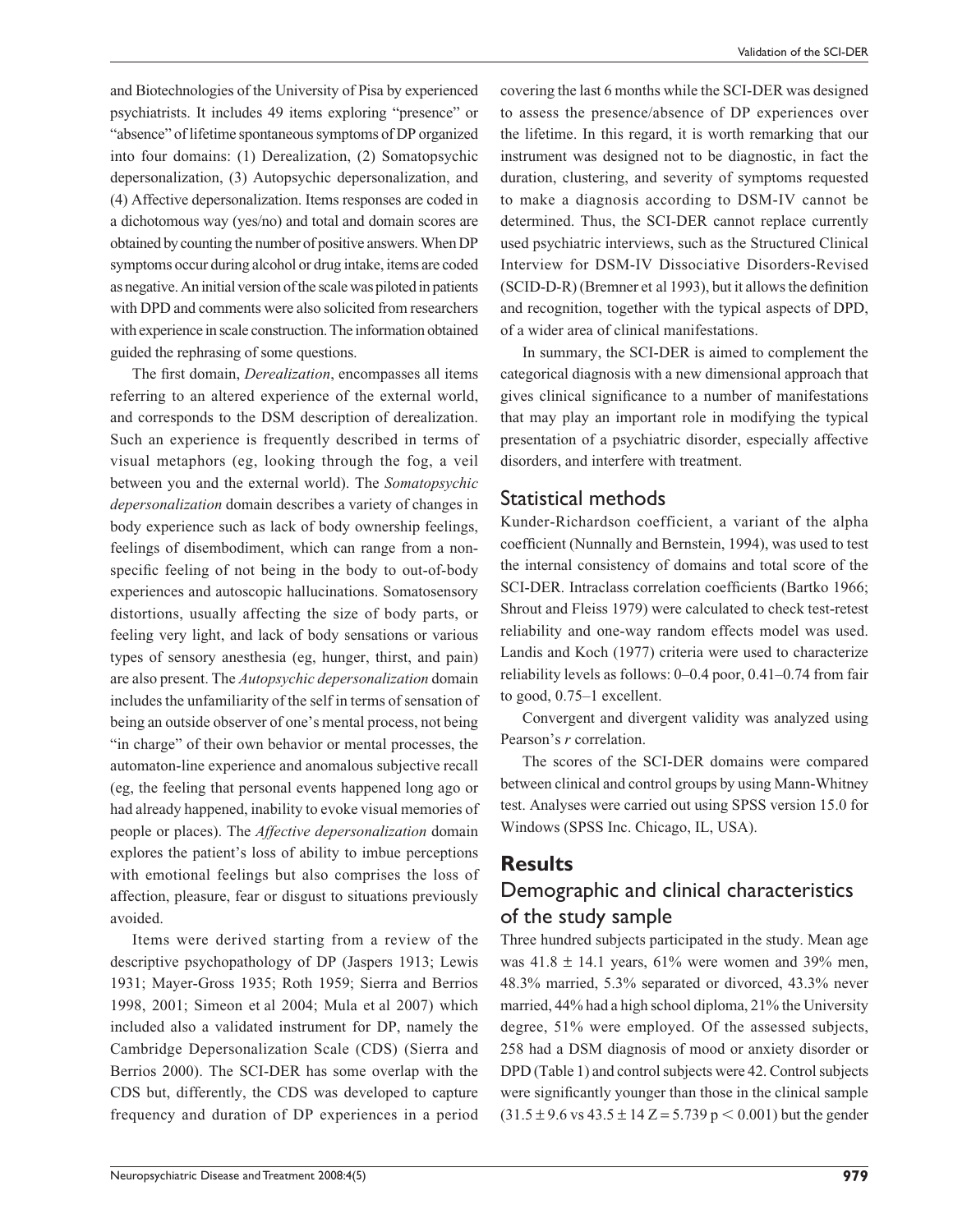**Table 1** DSM-IV diagnoses in the clinical sample

|                                | $N = 258$ (%) |
|--------------------------------|---------------|
| Major depression               | 85 (32.9%)    |
| Panic disorder                 | 57 (22.1%)    |
| Bipolar disorder II            | 48 (18.6%)    |
| Bipolar disorder I             | 43 (16.7%)    |
| Obsessive compulsive disorder  | 12(4.7%)      |
| Depersonalization disorder     | 7(2.7%)       |
| Generalized anxiety disorder   | 4(1.5%)       |
| Post-traumatic stress disorder | 2(0.8%)       |

distribution did not differ between the two groups (women 64.3% vs  $60.5\%$  Chi-square = 0.222 Fisher's 2-sided exact test  $p = 0.734$ .

There was no gender difference in SCI-DER total score (males = 14.3 ± 9.1 vs females = 16.4 ± 10.2; *t* = −1.828;  $df = 298$ ;  $p = 0.069$ ). There was a significant, though very weak, negative correlation with age  $(r = -0.125; p = 0.031)$ .

#### Acceptability and reliability

The SCI-DER was administered in about 20 minutes and in one session to all subjects. No subject refused to undertake and complete the interview and the acceptability was extremely good.

Frequency of endorsement of SCI-DER items is shown in Table 2. Internal consistency for the total SCI-DER score and for three domains (Derealization, Somatopsychic depersonalization, and Autopsychic depersonalization) was excellent; for the domain "Affective depersonalization" the internal consistency was good (Table 3). Correlations between domains were all positive and significant, with Pearson's *r* ranging between 0.53 and 0.68 ( $p < 0.001$ ).

To evaluate test-retest reliability of the SCI-DER, the questionnaire was re-administered to a subsample of 69 patients after 15–20 days. The intraclass correlation of the total SCI-DER score was  $r = 0.88$  and that of the domains was  $r = 0.79$  (Derealization),  $r = 0.74$ (Somatopsychic depersonalization), *r* = 0.87 (Autopsychic depersonalization),  $r = 0.74$  (Affective depersonalization).

#### Convergent and discriminant validity

Correlations with the DES, the DES subscale for depersonalization symptoms (DES dp/dr) and the BSQ scores were examined to assess the convergent and discriminant validity of the SCI-DER. Results indicate good concurrent validity of the instrument: a strong positive correlation was found between SCI-DER and DES  $(r = 0.74)$ , SCI-DER and DES dp/dr  $(r = 0.75)$ . The poor correlation between overall SCI-DER and BSQ  $(r = -0.18)$  supports the discriminant

**Table 2** Frequency of endorsement of SCI-DER items in the clinical sample of patients with mood and anxiety disorders (G1) and healthy controls (G2)

|     | <b>ITEMS</b>                                                                                                                                                      | GI   | G2   |
|-----|-------------------------------------------------------------------------------------------------------------------------------------------------------------------|------|------|
| 34. | that you were going through the motions of working while your mind was somewhere else?                                                                            | 0.80 | 0.88 |
| 40. | that after listening to someone talk, you suddenly realized that you did not hear part or all of what<br>was said?                                                | 0.80 | 0.88 |
| 37. | that when in a new situation, you had been there before?                                                                                                          | 0.64 | 0.74 |
| 38. | that when remembering a past event, it seemed so vivid it was as if you were reliving it?                                                                         | 0.63 | 0.45 |
| 26. | that your behavior was out of control?                                                                                                                            | 0.63 | 0.21 |
| 43. | that your emotions were not in your control?                                                                                                                      | 0.62 | 0.29 |
| 2.  | that you felt detached from your surroundings as if there were a veil between you and the outside<br>world?                                                       | 0.58 | 0.12 |
| 8.  | feeling strange as if you were cut off from the world?                                                                                                            | 0.57 | 0.14 |
| 48. | that you are able to do things with amazing ease and spontaneity that would usually be difficult for you<br>(for example, sports, work, social situations, etc.)? | 0.52 | 0.45 |
| 36. | as if things that you have recently done had taken place a long time ago, for example, something you did<br>this morning feels as if it were done weeks ago?      | 0.45 | 0.36 |
| Ι.  | that the outside world was strange and unreal?                                                                                                                    | 0.45 | 0.19 |
| 6.  | of being in a familiar place but finding it unfamiliar and strange?                                                                                               | 0.42 | 0.19 |
| 31. | that there were moments of your life when you were very far away from what was happening to you?                                                                  | 0.41 | 0.40 |
| 47. | that you were not frightened at all in a situation that you would normally find frightening or distressing?                                                       | 0.41 | 0.26 |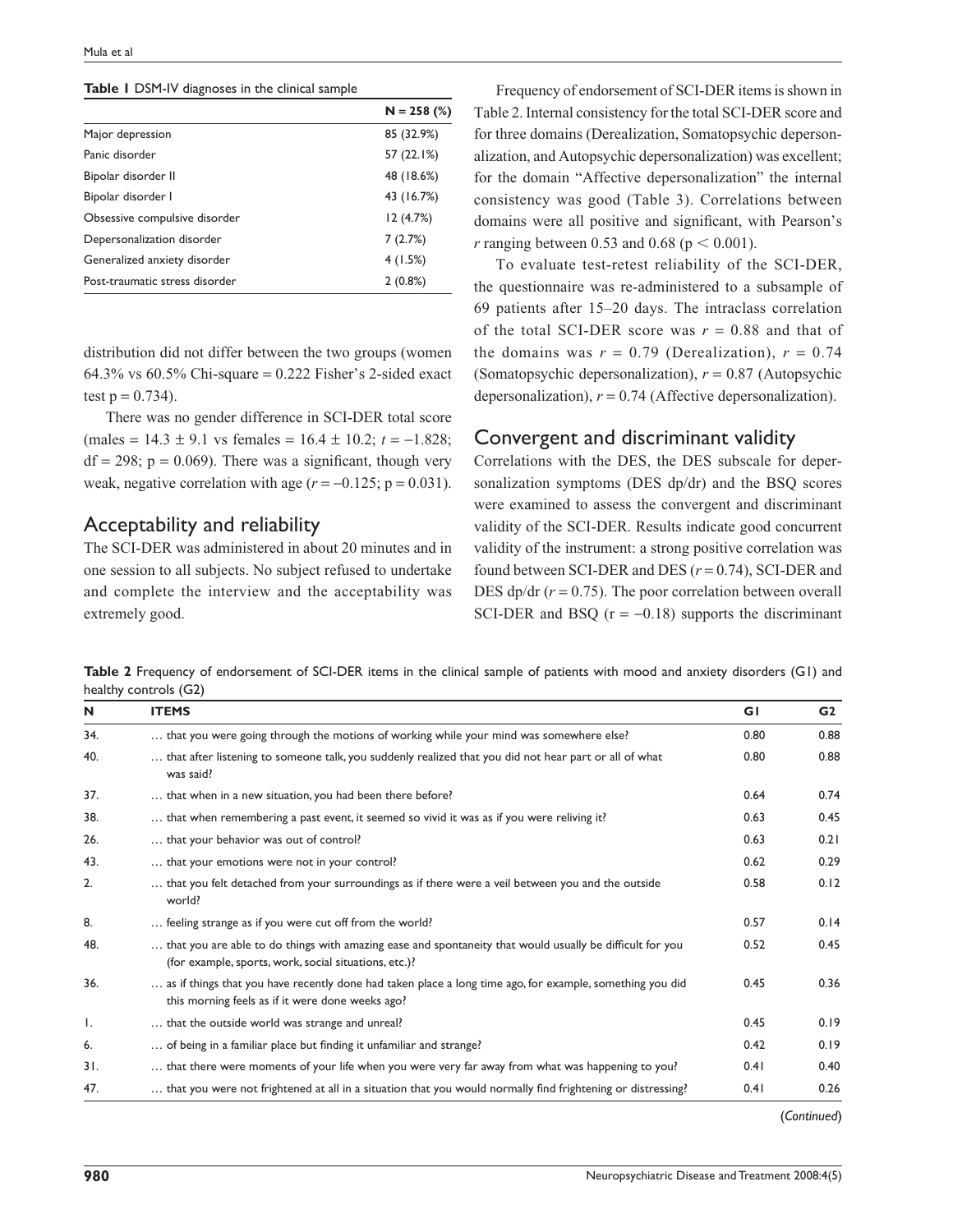|     | Table 2 (Continued)                                                                                                                      |      |      |
|-----|------------------------------------------------------------------------------------------------------------------------------------------|------|------|
| N   | <b>ITEMS</b>                                                                                                                             | GI   | G2   |
| 35. | that you could not picture things in your mind, for example, the face of a close friend or a familiar place?                             | 0.40 | 0.43 |
| 27. | that you were so detached from your thoughts that they seemed to have a "life" of their own?                                             | 0.40 | 0.05 |
| 17. | that you were not in charge of your movements, so that you felt "automatic" and mechanical as if you<br>were a robot?                    | 0.40 | 0.02 |
| 32. | that you were a "detached observer" of yourself?                                                                                         | 0.38 | 0.24 |
| 7.  | the feeling that you were living in a dream?                                                                                             | 0.38 | 0.21 |
| 19. | that you had lost some bodily sensations (eg, of hunger and thirst) so that when you ate or drank, it felt<br>like an automatic routine? | 0.35 | 0.12 |
| 46. | that you did not feel any affection toward your family or close friends?                                                                 | 0.35 | 0.07 |
| 39. | that after driving or riding in a car or bus or subway, you suddenly did not remember what happened<br>during all or part of the trip?   | 0.34 | 0.36 |
| 30. | that you were a little "spacey?"                                                                                                         | 0.34 | 0.12 |
| 44. | that what you were looking at seemed "flat" or "lifeless?"                                                                               | 0.33 | 0.12 |
| 33. | that you were a stranger to yourself or you did not recognize yourself in the mirror?                                                    | 0.33 | 0.07 |
| 49. | that you were detached from memories of things that happened to you as if you had not been involved<br>in them?                          | 0.32 | 0.24 |
| 10. | that your body did not seem to belong to you?                                                                                            | 0.31 | 0.00 |
| 22. | that you were indifferent to the taste of food whether good or bad?                                                                      | 0.29 | 0.07 |
| 9.  | that familiar voices (including your own) sounded far away and unreal?                                                                   | 0.26 | 0.10 |
| 13. | that your body was very light as if it were floating on air?                                                                             | 0.26 | 0.07 |
| 16. | as if you were outside your body?                                                                                                        | 0.26 | 0.05 |
| 28. | that one part of you did things while an observing part talked to you about them?                                                        | 0.26 | 0.02 |
| 42. | that you can turn off or detach from your emotions?                                                                                      | 0.25 | 0.17 |
| 29. | that you did not have any thoughts at all, so that when you spoke it felt as if your words were being<br>uttered by a robot?             | 0.24 | 0.02 |
| 4.  | the feeling that other people, objects, and the world around you were not real?                                                          | 0.23 | 0.05 |
| 45. | that when you wept or laughed, you did not feel any emotions at all?                                                                     | 0.23 | 0.05 |
| 5.  | a feeling as if you were looking at the world through a fog so that people and objects appeared unclear?                                 | 0.22 | 0.00 |
| 12. | that parts of your body were disconnected from the rest of your body?                                                                    | 0.21 | 0.02 |
| Н.  | that parts of your body did not seem to belong to you?                                                                                   | 0.20 | 0.05 |
| 41. | Have you ever found yourself in a place, having no idea how you got there?                                                               | 0.19 | 0.17 |
| 21. | that you were able to ignore pain?                                                                                                       | 0.18 | 0.05 |
| 23. | that you were indifferent to the smell of things whether good or bad?                                                                    | 0.16 | 0.07 |
| 15. | that you could not properly feel objects that you touched because it felt as if it was not you<br>touching them?                         | 0.15 | 0.00 |
| 3.  | that objects around you looked small or far away?                                                                                        | 0.14 | 0.05 |
| 18. | that you had to touch yourself to make sure that you had a body or a real existence?                                                     | 0.12 | 0.00 |
| 14. | that your hands or your feet had become larger or smaller?                                                                               | 0.09 | 0.00 |
| 24. | that, when a part of your body hurt, you felt detached from the pain, as if it were somebody else's pain?                                | 0.09 | 0.00 |
| 20. | that you were invisible?                                                                                                                 | 0.06 | 0.02 |
| 25. | Have you ever purposely hurt, burned, or cut yourself in order to feel pain or make sure that you were<br>real?                          | 0.06 | 0.02 |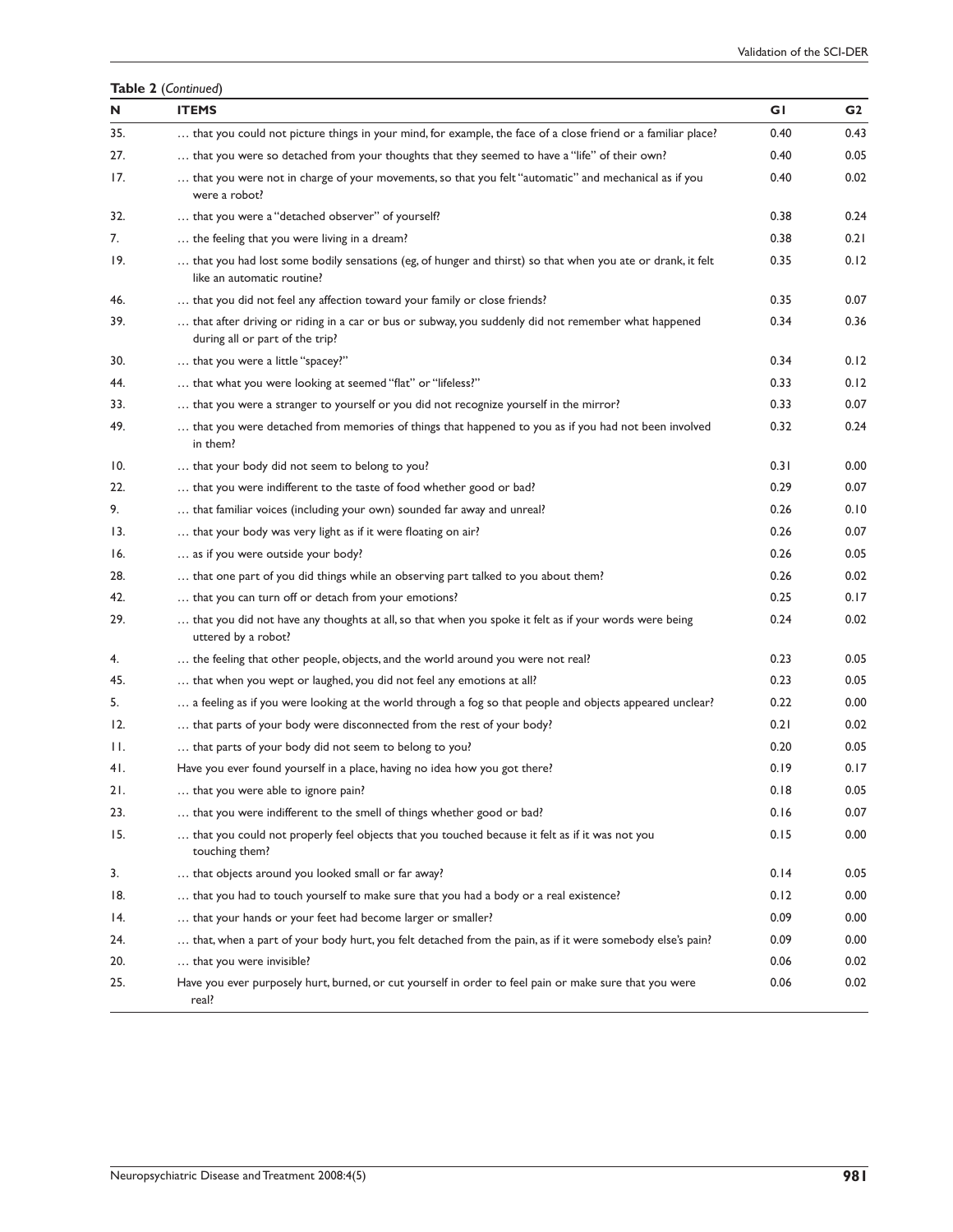| domains of the SCI-DER                     |         |              |  |  |
|--------------------------------------------|---------|--------------|--|--|
| <b>SCI-DER</b>                             | # Items | <b>KR-20</b> |  |  |
| Domain I: Derealization                    | 9       | 0.79         |  |  |
| Domain II: Somatopsychic depersonalization | 16      | 0.83         |  |  |
| Domain III: Autopsychic depersonalization  | 16      | 0.82         |  |  |
| Domain IV: Affective depersonalization     | 8       | 0.69         |  |  |
| <b>SCI-DER Total</b>                       | 49      | 0.92         |  |  |

**Table 3** Internal consistency (Kunder-Richardson coefficient) of domains of the SCI-DER

**Abbreviations:**

validity. Table 4 shows the correlations between the SCI-DER domains and DES, DES dp/dr, and BSQ scores.

## Relationship between depersonalization spectrum and depersonalization disorder

The clinical sample presented a median DES score (range) of 8.9 (0–82.1), a median DES-T of 5 (0–87.5), a median DES dp/dr of 11.4 (0–86.4) and a median BSQ of 3.9 (0–20). Healthy controls displayed a median DES score (range) of 4.3 (0–19.3), a median DES-T of 3.2 (0–16.25), a median DES dp/dr of 5.9 (0–20.9), and a median BSQ of 4 (0–19).

Patients with mood and anxiety disorders showed significantly higher SCI-DER total and domains scores as compared to control subjects. Moreover, DPD patients obtained significantly higher score on the overall SCI-DER and domains than the control group (Table 5). Patients with a positive screening for dissociative symptoms ( $DES > 25$ ) showed higher SCI-DER total and domains scores as compared with those with a negative screening (Table 6).

All these data taken together indicated that all the domains of the SCI-DER discriminated subjects with dissociative symptoms from those without.

## **Discussion**

This study provided evidence of the reliability and validity of the SCI-DER. The prevalence of DPD in our sample is in line with that reported in the general population and slightly under that reported in clinical samples (Hunter et al 2004). However, the pattern of comorbidity presented by our patients with DPD is in keeping with current literature with the majority of patients being also diagnosed also panic disorder, one patients with major depression and one patients with a diagnosis of obsessive compulsive disorder (Baker et al 2003; Hunter et al 2004).

Available clinical instruments for DP symptoms include the Dixon's Depersonalization Scale (DDS) (Dixon 1963), the Jacobs and Bovasso's Depersonalization Scale (JBS) (Jacobs and Bovasso 1992), the Cambridge Depersonalization Scale (CDS) (Sierra and Berrios 2000) and the Depersonalization Severity Scale (DSS) (Simeon et al 2001). However, all of them were developed to measure severity of DP symptoms, in terms of frequency and duration, in a defined time frame (six to twelve months) and showed to be useful in monitoring treatment response (Sierra et al 2006). Conversely, the SCI-DER evaluates presence of DP symptoms in a lifetime perspective according to a dimensional spectrum model of psychopathology (Cassano et al 1998; Frank et al 1998; Cassano et al 2002).

Our data showed an excellent internal consistency of the SCI-DER (0.92) especially if compared to the other instruments such as the DDS (0.53–0.84), JBS (0.78–0.84), the CDS (0.89), and the DSS (0.59). Each DP spectrum domain correlated highly with the total score and removal of any item resulted in a lower KR-20 coefficient.

The convergent validity of the SCI-DER was examined using the DES because extensively used in studies of this area as a gold standard, thus allowing comparisons with other scales. In fact, the correlation with the total DES score was good (0.74), in line with or higher than that reported by the DDS (0.47), JBS (0.71), CDS (0.49), and DSS (0.59). The correlation with the DES subscale for DP symptoms (DES dp/dr) was also good (0.75), in line with or higher than that reported by the DDS  $(0.49)$ , JBS  $(0.44)$ , CDS  $(0.80)$ , and

**Table 4** Convergent and discriminant validity of the SCI-DER domains and total score as compared to the Dissociative Experiences Scale (DES), DES subscale for DP/DR symptoms (DES dp/dr) and the Body Sensation Questionnaire (BSQ)

| <b>SCI-DER</b>                             | <b>DES</b> | DES dp/dr | <b>BSQ</b> |
|--------------------------------------------|------------|-----------|------------|
| Domain I: Derealization                    | 0.63       | 0.67      | $-0.16$    |
| Domain II: Somatopsychic depersonalization | 0.63       | 0.65      | $-0.11*$   |
| Domain III: Autopsychic depersonalization  | 0.64       | 0.63      | $-0.20$    |
| Domain IV: Affective depersonalization     | 0.60       | 0.59      | $-0.14*$   |
| <b>SCI-DER Total</b>                       | 0.74       | 0.75      | $-0.18$    |

**Notes:** \*Correlations are significant for  $p < 0.05$ ; all others correlations are significant for  $p < 0.001$ .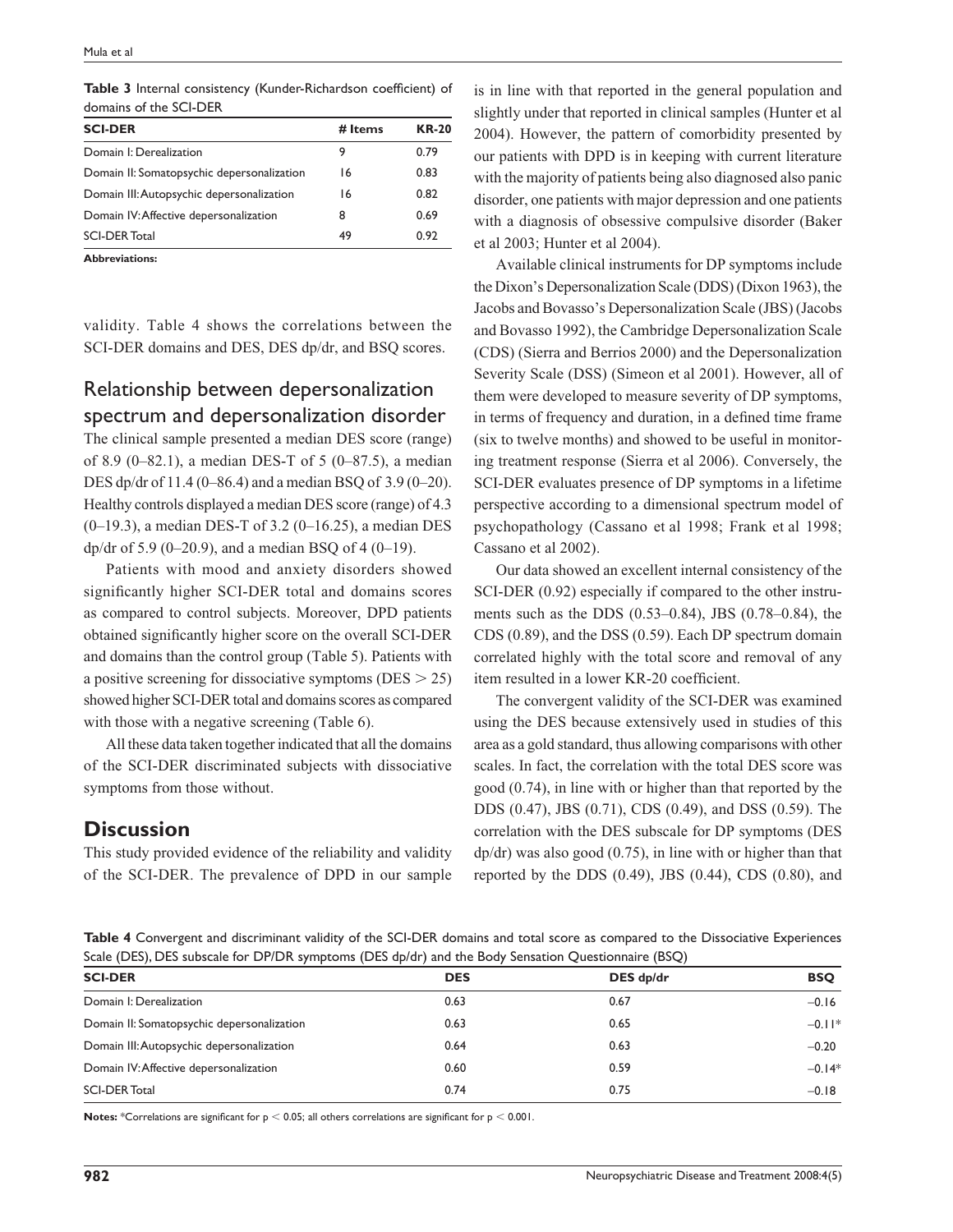| <b>SCI-DER</b>                                | DPD $(n=7)$     | $CS(n = 251)$ | $HC (n = 42)$ | DPD vs HC Z-test,<br>p value (2-sided) | CS vs HC Z-test,<br>p value (2-sided) |
|-----------------------------------------------|-----------------|---------------|---------------|----------------------------------------|---------------------------------------|
| Domain I: Derealization                       | $6.0(4-8)$      | $3.0(0-9)$    | $0(0-6)$      | $Z = 4.27$ , $p < 0.001$               | $Z = 4.95$ , $p < 0.001$              |
| Domain II: Somatopsychic<br>depersonalization | $10.0(3-13)$    | $2.0(0-14)$   | $0(0-3)$      | $Z = 4.56$ , p $< 0.001$               | $Z = 5.71$ , p $< 0.001$              |
| Domain III: Autopsychic<br>depersonalization  | $11.0(1-15)$    | $7.0(0-16)$   | $5.0(0-11)$   | $Z = 2.29$ , $p = 0.021$               | $Z = 5.38$ , p $< 0.001$              |
| Domain IV: Affective<br>depersonalization     | $6.0(1-7)$      | $3.0(0-8)$    | $1.0(0-5)$    | $Z = 3.33$ , p $< 0.001$               | $Z = 2.65$ , $p = 0.008$              |
| <b>SCI-DER Total score</b>                    | $31.0(12 - 38)$ | $14.0(0-44)$  | $7.0(0-21)$   | $Z = 3.86$ , p $< 0.001$               | $Z = 3.91$ , $p < 0.001$              |
|                                               |                 |               |               |                                        |                                       |

**Table 5** SCI-DER total and domains scores in patients with depersonalization disorder (DPD), the clinical sample of patients with mood or anxiety disorders (CS) and control subjects (HC) (median and interquartile range)

**Abbreviations:**

DSS (0.63). The SCI-DER showed good discriminant validity as measured with the BSQ. However, the negative correlation is of interest considering that DP symptoms seem to be present in patients with agoraphobia (Cassano et al 1989). Further studies in this area are needed.

The test-retest reliability of an instrument is a key psychometric property in clinical research. Test-retest reliability is unknown for DDS and JBS, while the SCI-DER showed an excellent stability of scores at 15–20 days with an intraclass correlation of the total SCI-DER of  $r = 0.88$  and ranging between 0.74 and 0.88 for the individual domains. As for the CDS, the test-retest reliability is known only for the German version, being 0.89 at 10–14 days (Michal et al 2004).

The SCI-DER proved to be able to discriminate patients with any mental disorder from unselected controls and patients with DPD from controls (Table 5). The distribution of SCI-DER total and domains scores suggests a continuum of DP spectrum symptoms from healthy controls to DPD going through other mental illnesses. Indeed, it is important to restate that the SCI-DER was not developed to diagnose DPD but to investigate DP symptoms in the context of other psychiatric diagnoses, in particular affective disorders. Our view is that an increased attention to this group of symptoms, rarely investigated in clinical settings, may have important clinical implications in terms of prognosis and treatment strategies (Mula et al 2007).

Our results need to be considered keeping in mind the following limitations. First, the small sample size of DPD patients did not allow us to carry out more detailed analyses, for instance comparison of symptom profiles between groups, a confirmatory factor analysis or a ROC analysis for specificity and sensitivity of the instrument. However, the SCI-DER was designed not for a diagnosis of DPD according to DSM-IV but to allow definition and recognition, together with the typical aspects of DPD, of a wider area of clinical manifestations in patients with mood and anxiety disorders. In summary, the SCI-DER is aimed to complement the categorical diagnosis with a new dimensional approach that gives clinical significance to a number of manifestations that may play an important role in modifying the typical presentation of a psychiatric disorder, especially affective disorders. Second, patients with DSM diagnoses of psychotic disorders

Table 6 SCI-DER total and domains scores in patients with and without a positive screening for dissociative symptoms (DES = 25) (median and interquartile range)

| <b>SCI-DER</b>                                | $DES \ge 25$ (n = 46) | $DES < 25 (n = 212)$ | Z-test     | p value (2-sided) |
|-----------------------------------------------|-----------------------|----------------------|------------|-------------------|
| Domain I: Derealization                       | $6(0-9)$              | $2(0-9)$             | $Z = 7.05$ | p < 0.001         |
| Domain II: Somatopsychic<br>depersonalization | $7(0-14)$             | $2(0-13)$            | $Z = 6.38$ | p < 0.001         |
| Domain III: Autopsychic<br>depersonalization  | $11.5(2-16)$          | $6(0-15)$            | $Z = 7.08$ | p < 0.001         |
| Domain IV: Affective<br>depersonalization     | $5(2-8)$              | $2(0-8)$             | $Z = 6.95$ | p < 0.001         |
| <b>SCI-DER Total score</b>                    | $30(10-44)$           | $13(0-38)$           | $Z = 7.93$ | p < 0.001         |
| <b>Abbreviations:</b>                         |                       |                      |            |                   |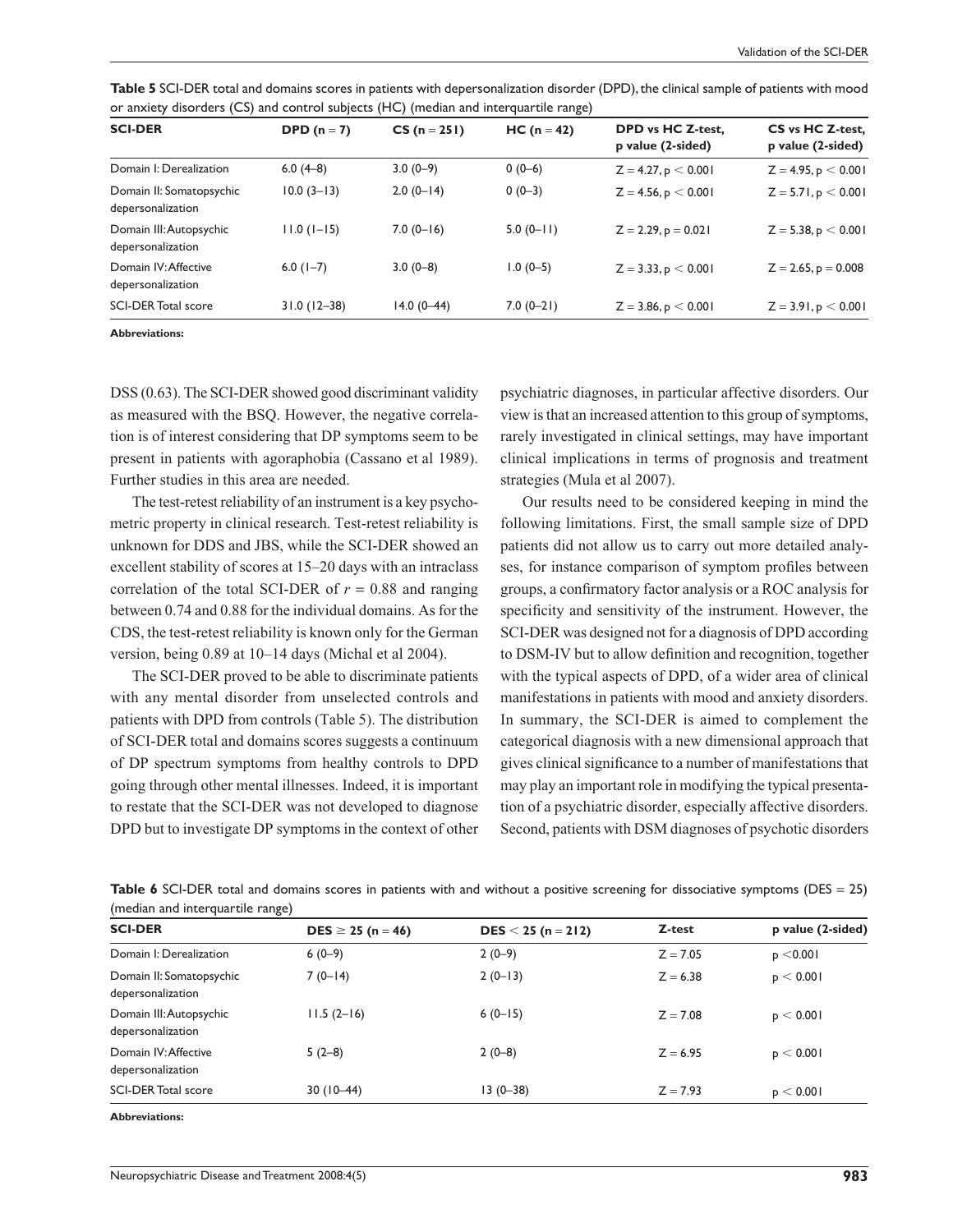were not assessed, because, in our opinion, DP symptoms, although similar in their phenomenology to those reported by patients with affective disorders, are different in nature and can be detected only in an early phase of the disease when the self is not disrupted. It is therefore evident that studies replicating our results in this patients' group are needed.

Overall, the SCI-DER proved to be a reliable and valid instrument to assess lifetime DP spectrum symptoms and our approach might help to identify specific phenotypes to be used in clinical, neurobiological, and genetic studies. Further investigations are warranted to clarify the potential utility of this approach in clinical practice and the temporal stability of SCI-DER scores in different clinical samples. Factor analyses of our instrument may further clarify the multifactor structure of DP and its complexity.

## **Disclosure**

The authors report no conflicts of interest in this work.

#### **References**

- [APA] American Psychiatric Association. 2000. Diagnostic and statistical manual of mental disorders. 4th Ed. Washington, DC: American Psychiatric Association.
- Baker D, Hunter E, Lawrence E et al. 2003. Depersonalisation disorder: clinical features of 204 cases. *Br J Psychiatry*, 182:428–33.
- Bartko JJ. 1966. The intraclass correlation coefficient as a measure of reliability. *Psychol Rep*, 19:3–11.
- Bernstein EM, Putnam FW. 1986. Development, reliability, and validity of a dissociation scale. *J Nerv Ment Dis*, 174:727–35.
- Bremner JD, Steinberg M, Southwick SM, et al. 1993. Use of the Structured Clinical Interview for DSM-IV Dissociative Disorders for systematic assessment of dissociative symptoms in posttraumatic stress disorder. *Am J Psychiatry*, 150:1011–4.
- Carlson EB, Putnam FW. 1993. An update on the dissociative experiences scale. *Dissociation*, 6:16–27.
- Cassano GB, Frank E, Miniati M, et al. 2002. Conceptual underpinnings and empirical support for the mood spectrum. *Psychiatr Clin North Am*, 25:699–712.
- Cassano GB, Petracca A, Perugi G, et al. 1989. Derealization and panic attacks: a clinical evaluation on 150 patients with panic disorder/ agoraphobia. *Compr Psychiatry*, 30:5–12.
- Cassano GB, Rotondo A, Maser JD, et al. 1998. The panic-agoraphobic spectrum: Rationale, assessment, and clinical usefulness. *CNS Spectr*, 3:35–48.
- Chambless DL, Caputo GC, Bright P, et al. 1984. Assessment of fear of fear in agoraphobics: the body sensations questionnaire and the agoraphobic cognitions questionnaire. *J Consult Clin Psychol*, 52:1090–7.
- Dixon JC. 1963. Depersonalization phenomena in a sample population of college students. *Br J Psychiatry*, 109:371–5.
- Draijer N, Boon S. 1993. The validation of the Dissociative Experiences scale against the criterion of the SCID-D, using receiver operating characteristic (ROC) analysis. *Dissociation*, 6:28–37.
- First MB, Spitzer RL, Gibbon M, et al. 2001. Structured Clinical Interview for DSM-IV-TR Axis I Disorders, Research Version, Patient Edition. (SCID-I/P). New York: Biometrics Research, New York State Psychiatric Institute.
- Frank E, Cassano GB, Shear MK, et al. 1998. The spectrum model: A more coherent approach to the complexity of psychiatric symptomatology. *CNS Spectr*, 3:23–34.
- Giesbrecht T, Smeets T, Leppink J, et al. 2007. Acute dissociation after 1 night of sleep loss. *J Abnorm Psychol*, 116:599–606.
- Hunter EC, Sierra M, David AS. 2004. The epidemiology of depersonalisation and derealisation. A systematic review. *Soc Psychiatry Psychiatr Epidemiol*, 39:9–18.
- Jacobs JR, Bovasso GB. 1992. Toward the clarification of the construct of depersonalization and its association with affective and cognitive dysfunctions. *J Pers Assess*, 59:352–65.
- Jaspers K. 1913. Allgemeine Psychopathologie. Berlin: Springer Verlag.
- Landis JR, Koch GG. 1977. The measurement of observer agreement for categorical data. *Biometrics*, 33:159–74.
- Lewis A. 1931. The experience of time in mental disorder. *Proc R Soc Med*, 25:611–20.
- Mayer-Gross W. 1935. On depersonalization. *Br J Med Psychol*, 15:103–26.
- Michal M, Sann U, Niebecker M, et al. 2004. Die Erfassung des depersonalisations-derealisations syndroms mit der deutschen Version der Cambridge Depersonalisation Scale (CDS). *Psychother Psychosom Med Psychol*, 54:367–74.
- Mula M, Pini S, Cassano GB. 2006. The neurobiology and clinical significance of depersonalization in mood and anxiety disorders: A critical reappraisal. *J Affect Disord*, 99:91–9.
- Nunnally JC, Berstein IH. 1994. Psychometric theory. 3rd Ed. New York: McGraw-Hill.
- Roth M. 1960. The phobic anxiety-depersonalization syndrome and some general aetiological problems in psychiatry. *J Neuropsychiatr*, 1:293–306.
- Shrout PE, Fleiss JL. 1979. Intraclass correlations: uses in assigning rater reliability. *Psychol Bull*, 86:420–8.
- Sierra M, Baker D, Medford N, et al. 2005. Unpacking the depersonalization syndrome: an exploratory factor analysis on the Cambridge Depersonalization Scale. *Psychol Med*, 35:1523–32.
- Sierra M, Baker D, Medford N, et al. 2006. Lamotrigine as an add-on treatment for depersonalization disorder: a retrospective study of 32 cases. *Clin Neuropharmacol*, 29:253–8.
- Sierra M, Berrios GE. 1998. Depersonalization: neurobiological perspectives. *Biol Psychiatry*, 44:898–908.
- Sierra M, Berrios GE. 2000. The Cambridge Depersonalization Scale: a new instrument for the measurement of depersonalization. *Psychiatry Res*, 93:153–64.
- Sierra M, Berrios GE. 2001. The phenomenological stability of depersonalization: comparing the old with the new. *J Nerv Ment Dis*, 189:629–36.
- Simeon D, Guralnik O, Gross S, et al. 1998. The detection and measurement of depersonalization disorder. *J Nerv Ment Dis*, 186:536–42.
- Simeon D, Guralnik O, Schmeidler J. 2001. Development of a Depersonalization Severity Scale. *J Trauma Stress*, 14:341–9.
- Simeon D, Kozin DS, Segal K, et al. 2008. De-constructing depersonalization: Further evidence for symptom clusters. *Psychiatry Res*, 157:303–6.
- Simeon D. 2004. Depersonalisation disorder: a contemporary overview. *CNS Drugs*, 18:343–54.
- Steinberg M, Rounsaville B, Cicchetti D. 1991. Detection of dissociative disorders in psychiatric patients by a screening instrument and a structured diagnostic interview. *Am J Psychiatry*, 148:1050–4.
- Van Ijzendoorn MH, Schuengel C. 1996. The measurement of dissociation in normal and clinical populations: Meta analytic validation of the dissociative experiences scale (DES). *Clin Psychol Rev*, 16:365–82.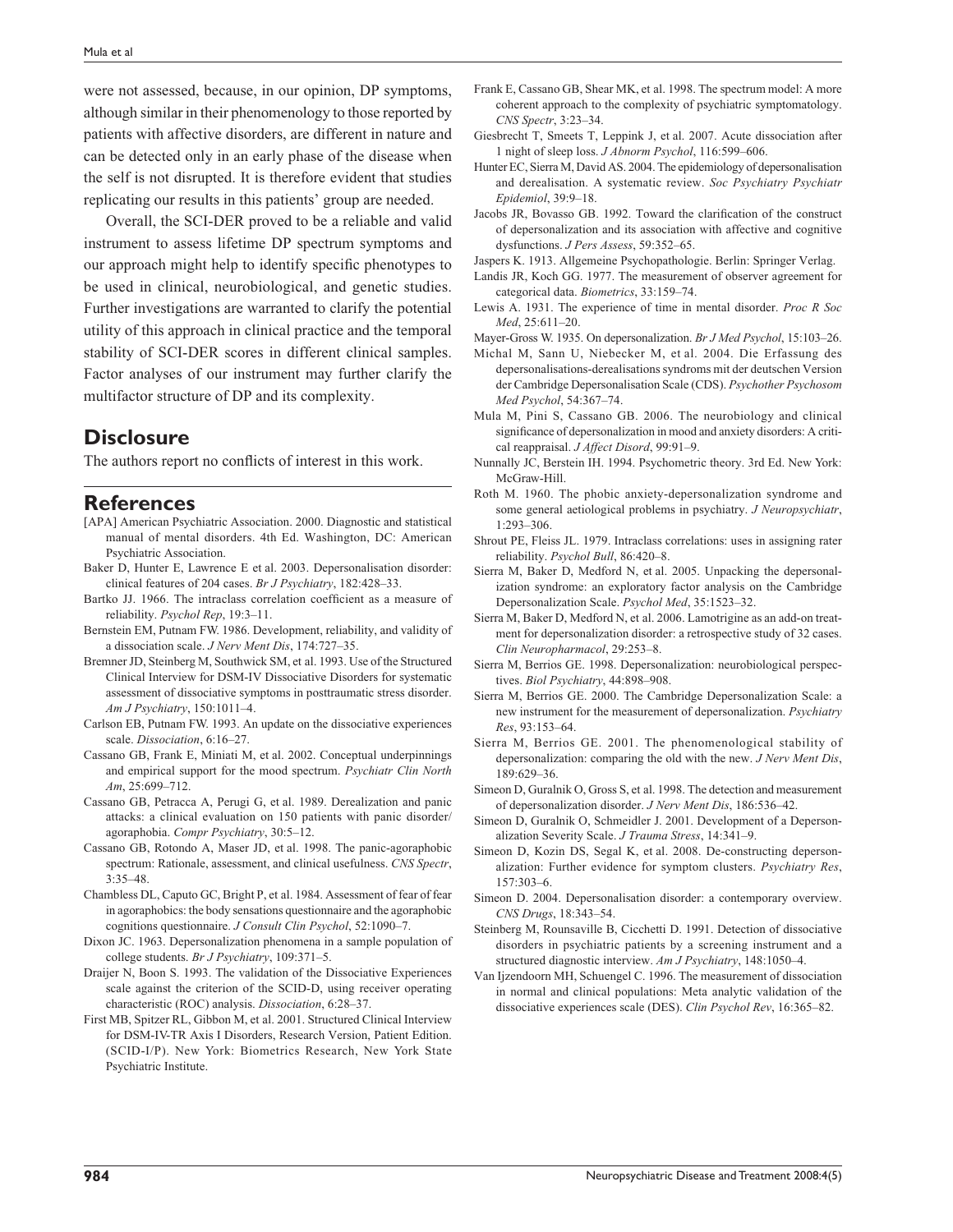## **Appendix A**

## Structured clinical interview for Depersonalization – Derealization Spectrum (SCI-DER)

Thank you for coming in to talk with me today. The interview we are going to do is focused on experiences that you may or may not have had in your life. We would like to know whether you have had these experiences at any time, even if it was a long time ago, when you were not under the influence of alcohol or drugs. There are several sections of the interview and it will take less than an hour to complete it. Do you have any questions before we start?

## Domain I. Derealization

I'm going to ask you questions which refer to experiences that you may have had in the past or that you may be currently experiencing. They may have come on suddenly and unexpectedly or slowly and gradually.

Have you ever experienced just for a few seconds or for days or months… 1. ... that the outside world was strange and unreal? No Yes 2. … that you felt detached from your surroundings as if there were a veil between you and the outside world? No Yes 3. … that objects around you looked small or far away? No Yes 4. … the feeling that other people, objects, and the world around you were not real? No Yes 5. … a feeling as if you were looking at the world through a fog so that people and objects appeared unclear? No Yes 6.... of being in a familiar place but finding it unfamiliar and strange? No Yes 7. … the feeling that you were living in a dream? No Yes 8. . . feeling strange as if you were cut off from the world? No Yes 9. … that familiar voices (including your own) sounded far away and unreal? No Yes Domain II: Somatopsychic depersonalization Have you ever felt just for a few seconds or for days or months… 10. ... that your body did not seem to belong to you? No Yes 11. ... that parts of your body did not seem to belong to you? No Yes 12. ... that parts of your body were disconnected from the rest of your body? No Yes 13. ... that your body was very light as if it were floating on air? No Yes 14. … that your hands or your feet had become larger or smaller? No Yes 15. … that you could not properly feel objects that you touched because it felt as if it was not you touching them? No Yes 16. … as if you were outside your body? No Yes 17. … that you were not in charge of your movements, so that you felt "automatic" and mechanical as if you were a robot? No Yes 18. … that you had to touch yourself to make sure that you had a body or a real existence? No Yes 19. … that you had lost some bodily sensations (eg, of hunger and thirst) so that when you ate or drank, it felt like an automatic routine? No Yes 20. … that you were invisible? No Yes 21. ... that you were able to ignore pain? No Yes 22. ... that you were indifferent to the taste of food whether good or bad? No Yes 23. ... that you were indifferent to the smell of things whether good or bad? No Yes 24. … that, when a part of your body hurt, you felt detached from the pain, as if it were somebody else's pain? No Yes 25. Have you ever purposely hurt, burned, or cut yourself in order to feel pain or make sure that you were real? No Yes